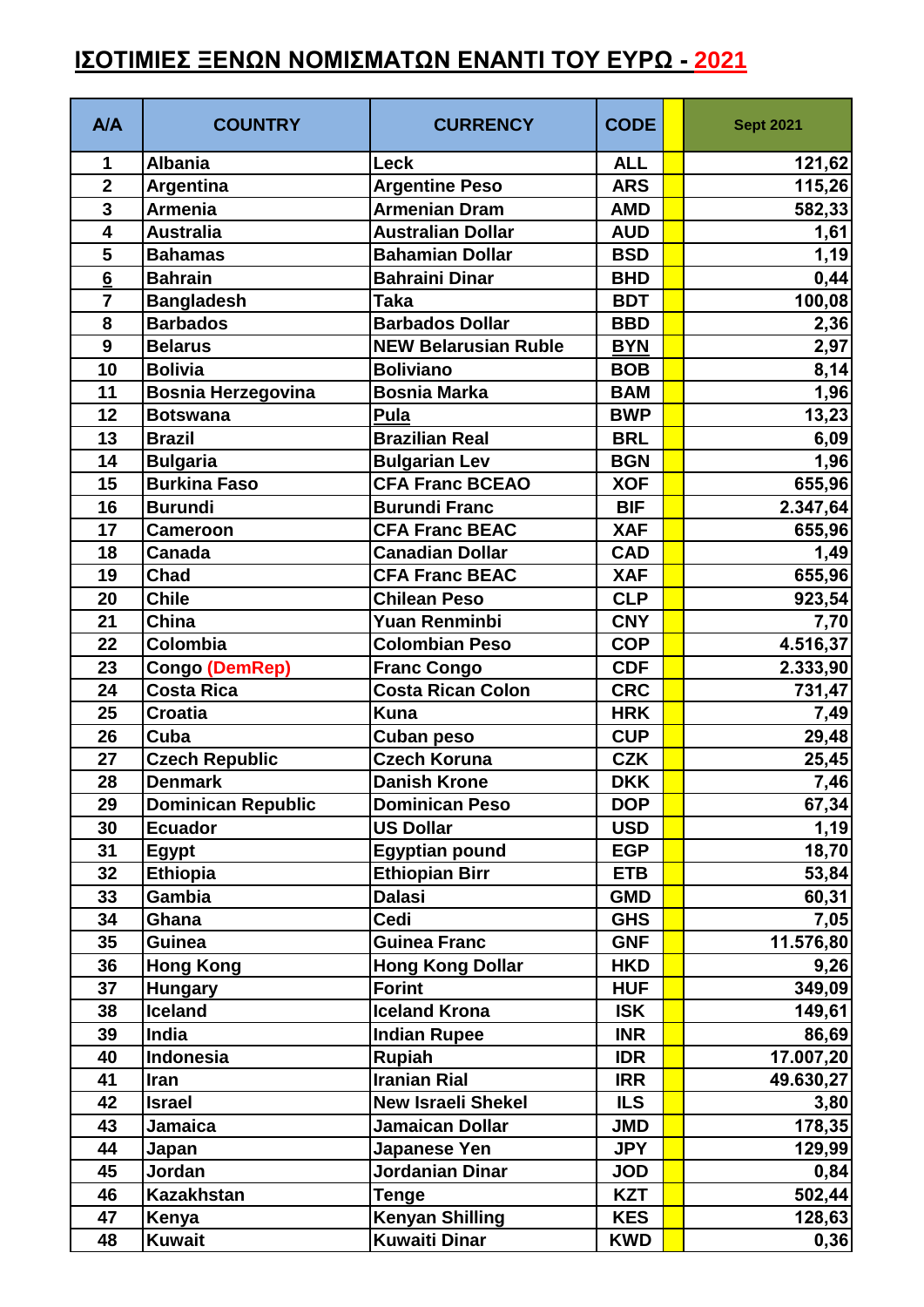| A/A | <b>COUNTRY</b>                | <b>CURRENCY</b>               | <b>CODE</b> | <b>Sept 2021</b> |
|-----|-------------------------------|-------------------------------|-------------|------------------|
| 49  | Lebanon                       | <b>Lebanese Pound</b>         | <b>LBP</b>  | 1.780, 17        |
| 50  | Libya                         | <b>Libyan Dinar</b>           | <b>LYD</b>  | 5,34             |
| 51  | <b>Madagascar</b>             | <b>Malagasy Ariary</b>        | <b>MGA</b>  | 4.627,19         |
| 52  | <b>Malawi</b>                 | <b>Kwacha</b>                 | <b>MWK</b>  | 960,57           |
| 53  | <b>Malaysia</b>               | Malaysian Ringgit             | <b>MYR</b>  | 4,94             |
| 54  | <b>Maldive Is.</b>            | <b>Rufiyaa</b>                | <b>MVR</b>  | 18,35            |
| 55  | <b>Mauritania</b>             | Ouguiya                       | <b>MRU</b>  | 42,68            |
| 56  | <b>Mauritius</b>              | <b>Maur Rupee</b>             | <b>MUR</b>  | 50,77            |
| 57  | <b>Mexico</b>                 | <b>Mexican Peso</b>           | <b>MXN</b>  | 23,61            |
| 58  | <b>Moldova</b>                | <b>Moldovan Leu</b>           | <b>MDL</b>  | 20,84            |
| 59  | Mongolia                      | <b>Tugrik</b>                 | <b>MNT</b>  | 3.364,87         |
| 60  | <b>Morocco</b>                | <b>Moroccan Dirham</b>        | <b>MAD</b>  | 10,61            |
| 61  | Mozambique                    | <b>Meticai</b>                | <b>MZN</b>  | 75,49            |
| 62  | <b>Namibia</b>                | <b>Namibian Dollar</b>        | <b>NAD</b>  | 17,50            |
| 63  | Nepal                         | <b>Nepalese Rupee</b>         | <b>NPR</b>  | 139,35           |
| 64  | <b>New Zealand</b>            | <b>New Zealand Dollar</b>     | <b>NZD</b>  | 1,69             |
| 65  | <b>Nicaragua</b>              | <b>Cordoba Oro</b>            | <b>NIO</b>  | 41,72            |
| 66  | <b>Niger Rep</b>              | <b>CFA Franc BCEAO</b>        | <b>XOF</b>  | 655,96           |
| 67  | Nigeria                       | <b>Naira</b>                  | <b>NGN</b>  | 485,38           |
| 68  | <b>Norway</b>                 | <b>Norwegian Krone</b>        | <b>NOK</b>  | 10,26            |
| 69  | Oman                          | <b>Rial Omani</b>             | <b>OMR</b>  | 0,45             |
| 70  | <b>Pakistan</b>               | <b>Pakistan Rupee</b>         | <b>PKR</b>  | 195,53           |
| 71  | Panama                        | <b>Balboa</b>                 | <b>PAB</b>  | 1,19             |
| 72  | <b>Peru</b>                   | <b>Nuevo Sol</b>              | <b>PEN</b>  | 4,80             |
| 73  | <b>Philippines</b>            | <b>Philippine Peso</b>        | <b>PHP</b>  | 58,83            |
| 74  | Poland                        | <b>Zloty</b>                  | <b>PLN</b>  | 4,60             |
| 75  | Qatar                         | <b>Qatari Riyal</b>           | QAR         | 4,29             |
| 76  | Romania                       | <b>New Leu</b>                | <b>RON</b>  | 4,93             |
| 77  | <b>Russia</b>                 | <b>Russian Ruble</b>          | <b>RUB</b>  | 87,04            |
| 78  | Rwanda                        | <b>Rwanda Franc</b>           | <b>RWF</b>  | 1.178,63         |
| 79  | Saudi Arabia                  | <b>Saudi Riyal</b>            | <b>SAR</b>  | 4,43             |
| 80  | Senegal                       | <b>CFA Franc BCEAO</b>        | <b>XOF</b>  | 655,96           |
| 81  | <b>Serbia</b>                 | <b>Dinar</b>                  | <b>RSD</b>  | 117,93           |
| 82  | <b>Seychelles</b>             | <b>Seychelles Rupee</b>       | <b>SCR</b>  | 16,56            |
| 83  | <b>Sierra Leone</b>           | Leone                         | <b>SLL</b>  | 12.110,87        |
| 84  | <b>Singapore</b>              | <b>Singapore Dollar</b>       | <b>SGD</b>  | 1,59             |
| 85  | <b>South Africa</b>           | Rand                          | <b>ZAR</b>  | 17,50            |
| 86  | <b>South Korea</b>            | Won                           | <b>KRW</b>  | 1.370, 20        |
| 87  | <b>Sri Lanka</b>              | <b>Sri Lanka Rupee</b>        | <b>LKR</b>  | 235,00           |
| 88  | <b>Sudan Rep</b>              | <b>Sudanise Pound</b>         | <b>SDG</b>  | 524,33           |
| 89  | <b>Swaziland</b>              | Lilangeni                     | <b>SZL</b>  | 17,50            |
| 90  | <b>Sweden</b>                 | <b>Swedish Krona</b>          | <b>SEK</b>  | 10, 15           |
| 91  | <b>Switzerland</b>            | <b>Swiss Franc</b>            | <b>CHF</b>  | 1,08             |
| 92  | <b>Syria Arab Republic</b>    | <b>Syrian Pound</b>           | <b>SYP</b>  | 1.485,38         |
| 93  | <b>Special Drawing Rights</b> | <b>Special Drawing Rights</b> | <b>XDR</b>  | 0,83             |
| 94  | <b>Taiwan</b>                 | <b>Taiwan Dollar</b>          | <b>TWD</b>  | 32,94            |
| 95  | <b>Tanzania</b>               | <b>Tanzanian Shilling</b>     | <b>TZS</b>  | 2.738,51         |
| 96  | <b>Thailand</b>               | <b>Baht</b>                   | <b>THB</b>  | 38,40            |
| 97  | <b>Tunisia</b>                | <b>Tunisian Dinar</b>         | <b>TND</b>  | 3,27             |
| 98  | Uganda                        | <b>Uganda Shilling</b>        | <b>UGX</b>  | 4.191,81         |